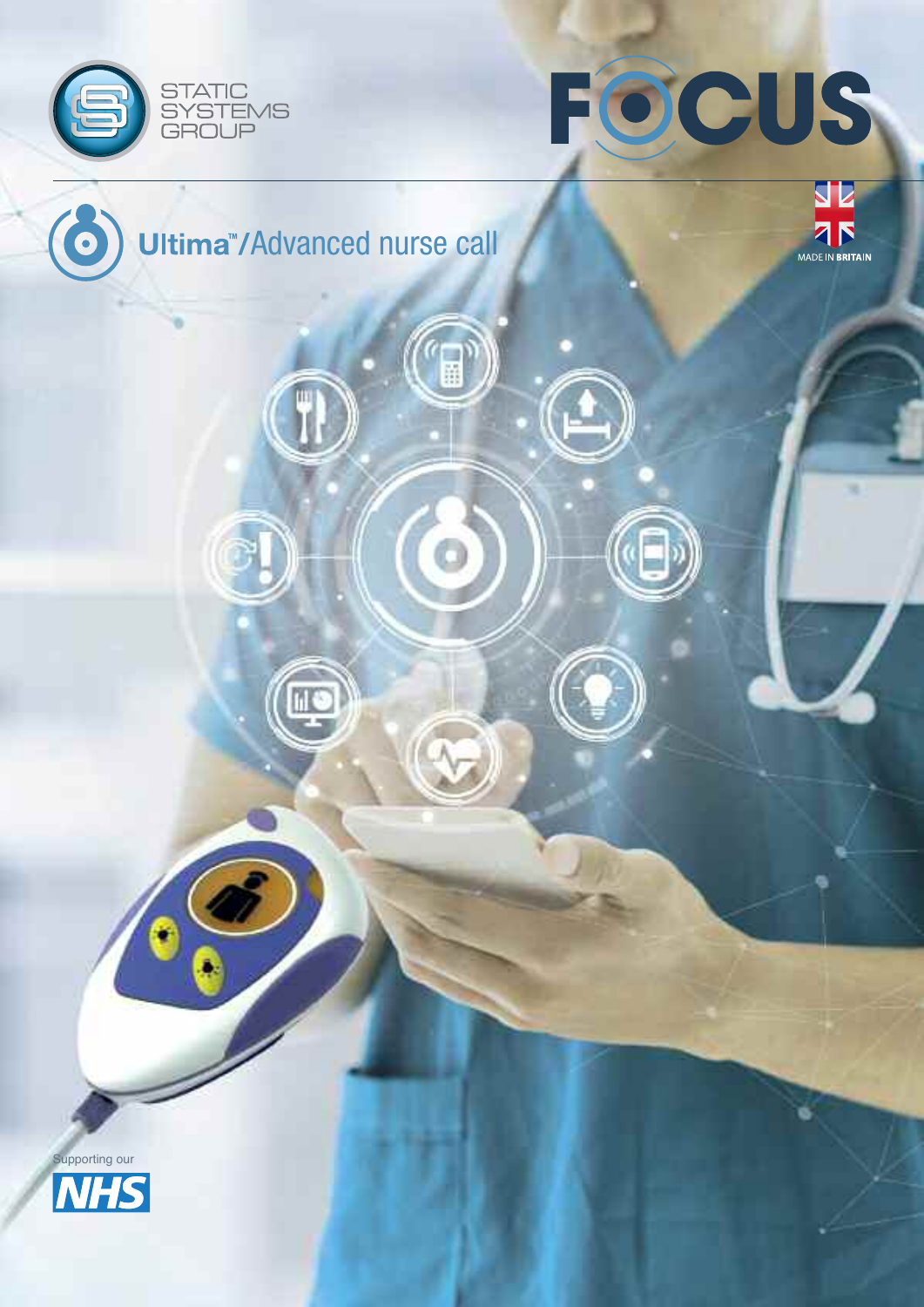

## At a glance

Fundamentally nurse call is about supporting patient care and helping to deliver good outcomes. Ultima™ is a helping hand in achieving this.

The system delivers multi-disciplined ward communication between patients and care teams, and site-wide, life-critical alarm notification.

#### **Ease of use**

- RNIB endorsed patient hand units
- Same look and operation as other Static Systems Group (SSG) nurse call solutions
- Follow lights
- Choice of indicators and smart devices
- Multi-coloured over door lights
- Fully HTM 08-03 compliant
- Optional features:
	- Cardiac Alarm
	- Call Escalation
	- Bed Transfer
	- Bed Isolate
	- Medical Alarm Alert
	- Bed Exit Alert
	- Project Specific Call Types
	- Fire Alarm Indication Integration
	- Enhanced patient hand unit control buttons:
		- Catering Call
		- Lighting Control
		- Blinds Control
		- Heating Control
		- TV Control

### **Integrated Task Management**

- Staff Assignment
- Task Assignment
- EMR & EPR Integration
- Medical Device Integration
- Access Control
- Named Presence
- RTLS & Asset Tracking
- Staff Attack Alarm
- EMR & EPR Integration
- Smart Device Messaging
- E-mail Alerts
- Telephony Integration
- SMS Messaging
- Staff Paging
- Pop-up Messaging
- Clinical Reporting & Analytics

#### **Market-leading resilience and reliability**

- Robust solution with no single point of failure
- Structured wired to full Ethernet standards
- Full IP, Power-over-Ethernet (PoE), ready for LAN connection
- Easy to replace 'plug-in' units
- Distributed intelligence allowing each nurse call system to run independently of the network
- Easily expandable

#### **Low cost of ownership**

- Software controlled
- Much shared equipment with **Codemlon**™ and **Aspire smart**sync**®** systems
- Uses the latest IP protocols allowing seamless integration with many different technologies
- Supports phased upgrade and expansion
- 'Live' working by engineering teams with minimal disruption

#### **In-built engineer support**

- Real-time fault monitoring
- On-screen diagnostics
- UK service centre and telephone technical support

*Endorsed patient hand unit with optional bedlight control* *Mobile nurse call button*

Static Systems Group Limited • +44 (0) 1902 895551 • www.staticsystems.co.uk

**RNIE**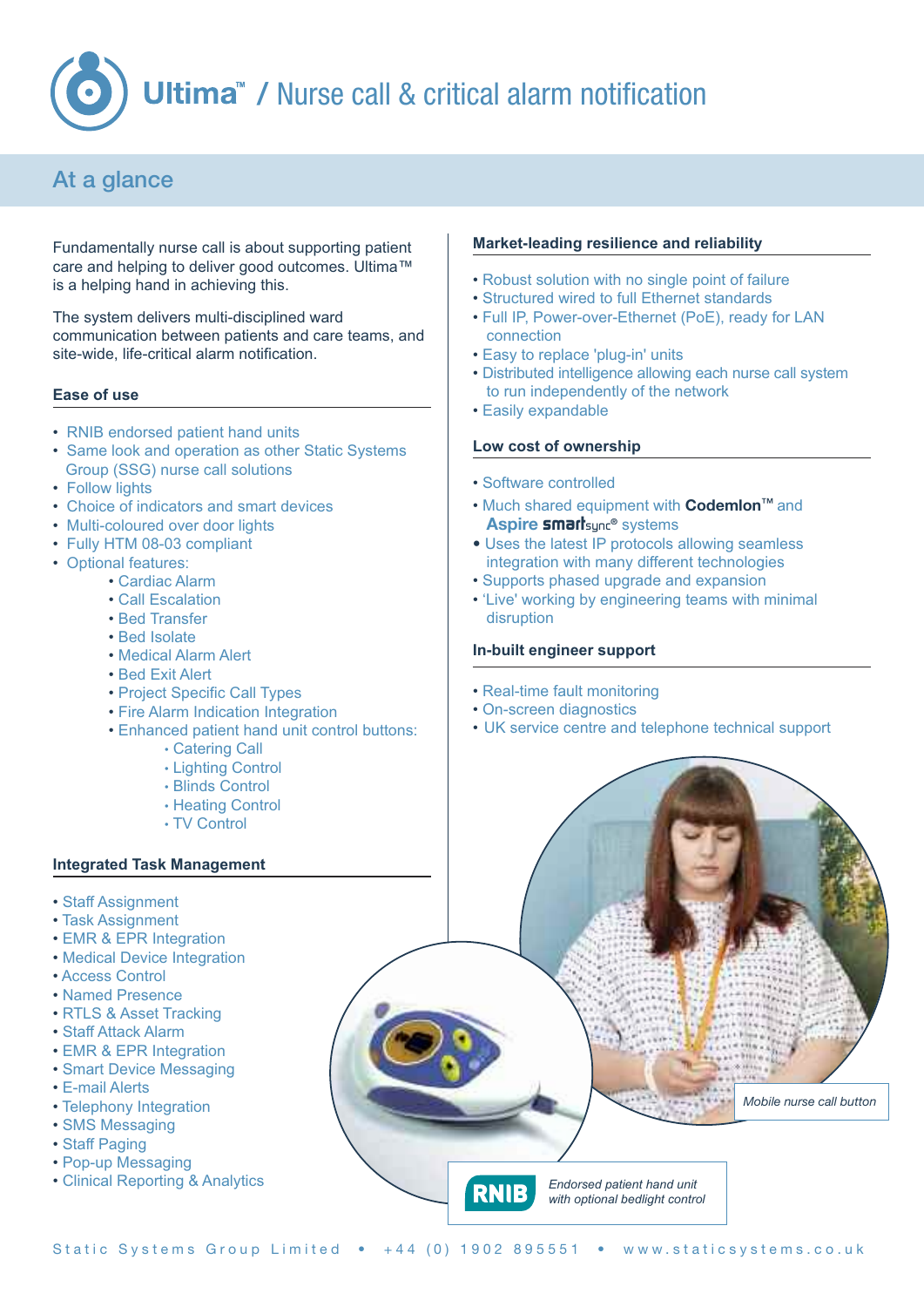

The interoperability of Ultima™ readily achieves the requirements of the NHS Digital Strategy, allowing integration with third-party systems in order to improve task management and collaboration, provide patient-centric care and reduce risk.

Ultima™ also shares a common platform with Aspire SmartSync® and Codemlon™ nurse call systems for seamless integration where required.

## **The Smart Hospital**

In response to an identified event, Ultima™ can be programmed to provide a bespoke system of operation. Typical applications include:

**Bed exit, room lighting** – automatically triggered in areas where the patient is most likely to be heading, such as the toilet.

**Patient call, low level lighting** – automatically activated to allow attendance on the patient as soon as staff arrive.

**Cardiac call, advanced response** – bed lighting automatically illuminates at full brightness, ward and corridor lighting is illuminated. Notification is simultaneously sent to crash team smart devices, and other actions are automatically initiated, such as:

- Unlocking doors
- Lighting the way with blue over door lights
- Holding the lift at the correct floor, ready to go



## **Clinical Reporting and Analytics**

The system automatically collects patient call and staff attendance data to collate response times. The data gathered is easily processed into user-specified time bands such as day, week or month to show:

- Number of calls made
- Percentage of calls responded to within the specified time period

Reports are displayed in the form of bar and pie charts and can help to identify peaks and troughs in patient demand, mitigate patient complaints, and assess staffing requirements.



## **VoIP Speech**

Ultima™ provides best-in-class speech communication, delivered using industry standard SIP controlled Voice-over-Internet Protocol technology.

- Each speech device on the system has its own individual extension number; allowing every speech device to be independently dialled and contacted.
- The total number of simultaneous speech conversations supported by the system is equal to the total number of speech devices on the entire nurse call system.
- Speech is full duplex audio, eliminating the need for extra wiring.
- Power, data and speech use a single cable and patch into an 'off-the-shelf' industry standard PoE Ethernet switch. No specific hardware is required from SSG.
- Easy connection to other VoIP based telephony systems for the purpose of messaging and speech communication; both wired and wireless solutions.
- Ultima™ is not vendor locked to a specific manufacturer, telephony system, mobile device or messaging platform.

Visit **www.staticsystems.co.uk/ultima-wired-nurse-call** for further information.